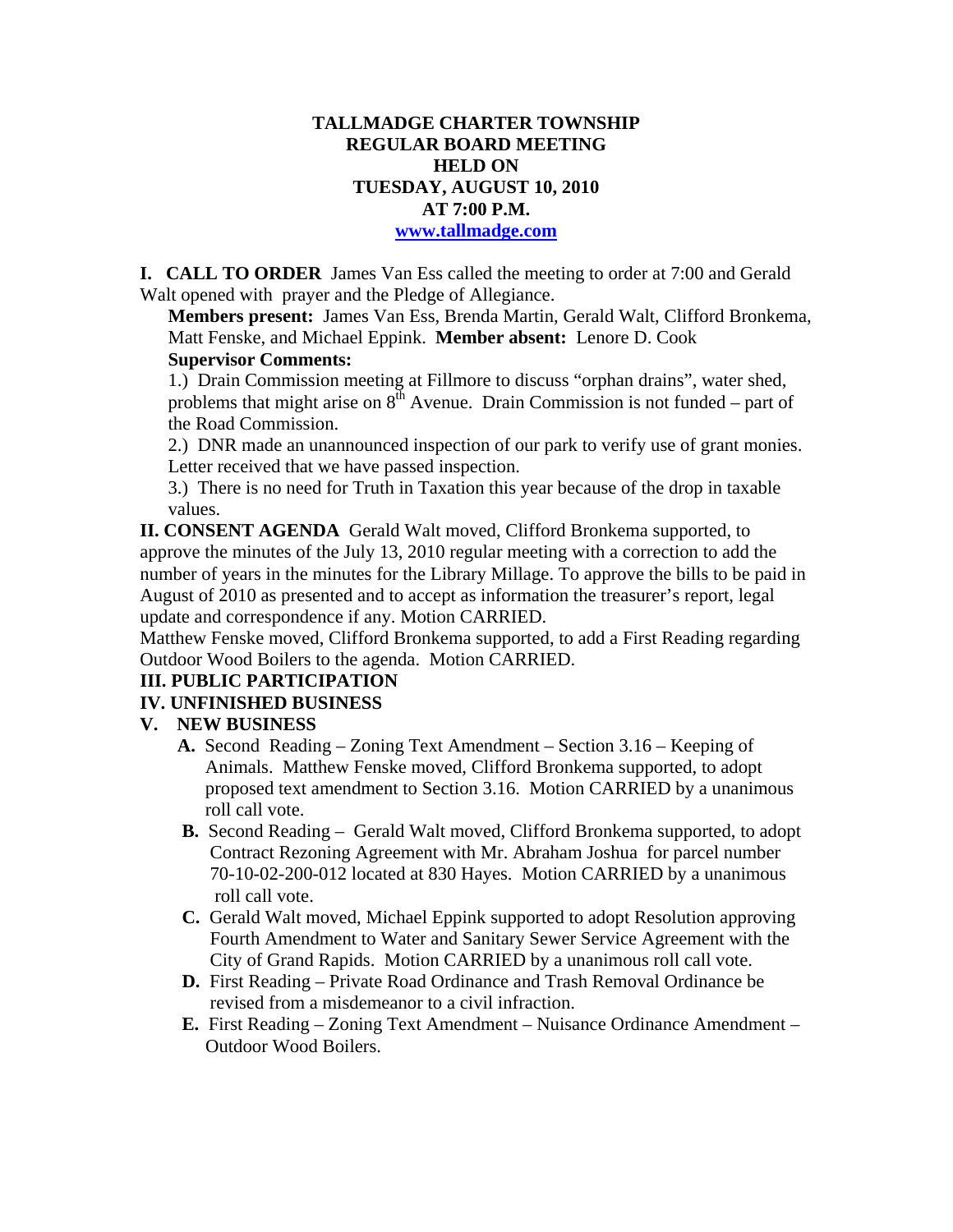Gerald Walt reminded Board Members of the upcoming MTA meeting to be held on October 18.

Matthew Fenske informed the Board Members that the Planning Commission will be looking at Wind Turbines, Bio-digestive Fuels, Planned Unit Developments.

#### **VI. INFORMATIONAL ITEMS**

Fire Department Report Sheriff Department Report List of Building Permits issued in July of 2010 Planner and Zoning Enforcer Report

## **VII. ADJOURNMENT Meeting adjourned at 8:38 p.m.**

**Respectfully submitted, Lenore D. Cook, Clerk Recorded by Brenda Martin, Treasurer**